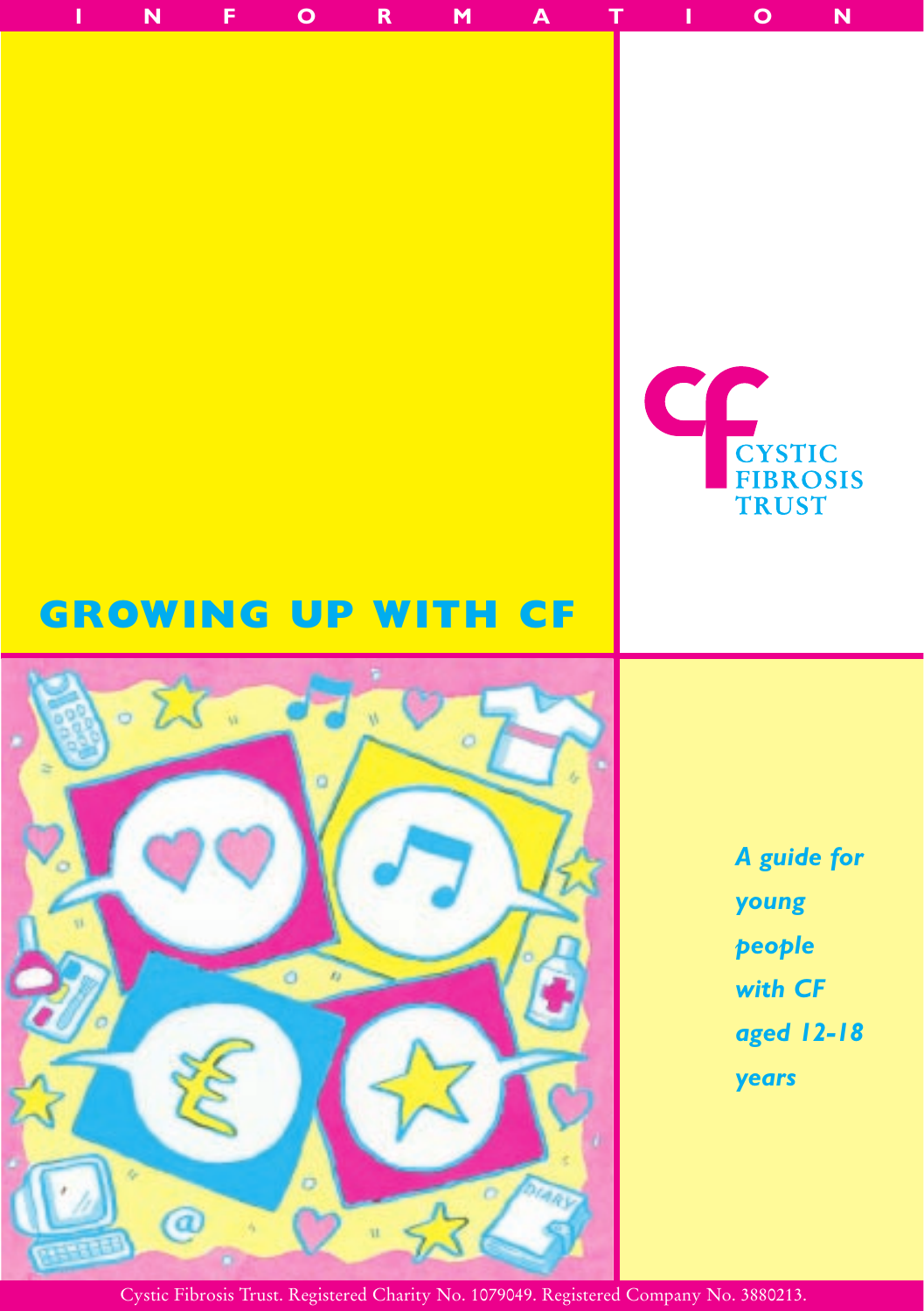*The Cystic Fibrosis Trust funds medical and scientific research aimed at understanding, treating and curing Cystic Fibrosis. It also aims to ensure that people with Cystic Fibrosis receive the best possible care and support in all aspects of their lives.*

*Contact details for information and other literature published by the Cystic Fibrosis Trust are given on the back cover.*

**Published by the Cystic Fibrosis Trust and written with the assistance of Paddy Walsh.**

# *November 2001*

© Cystic Fibrosis Trust 2001.This booklet may be copied in whole or in part without prior permission being sought from the copyright holders, provided the purpose of copying is not for commercial gain and provided due acknowledgement is given.

#### **CONTENTS**

- **1** Introduction Chatroom Physical Changes
- **2** Changes for Girls who have Cystic Fibrosis Chatroom Changes for Boys
- **3** Emotional Changes
- **4** Smoky Environments Boyfriends and Girlfriends Questions which are often asked
- **7** School Life
- **8** Cross Infection
- **9** The move to Adulthood **Conclusion**

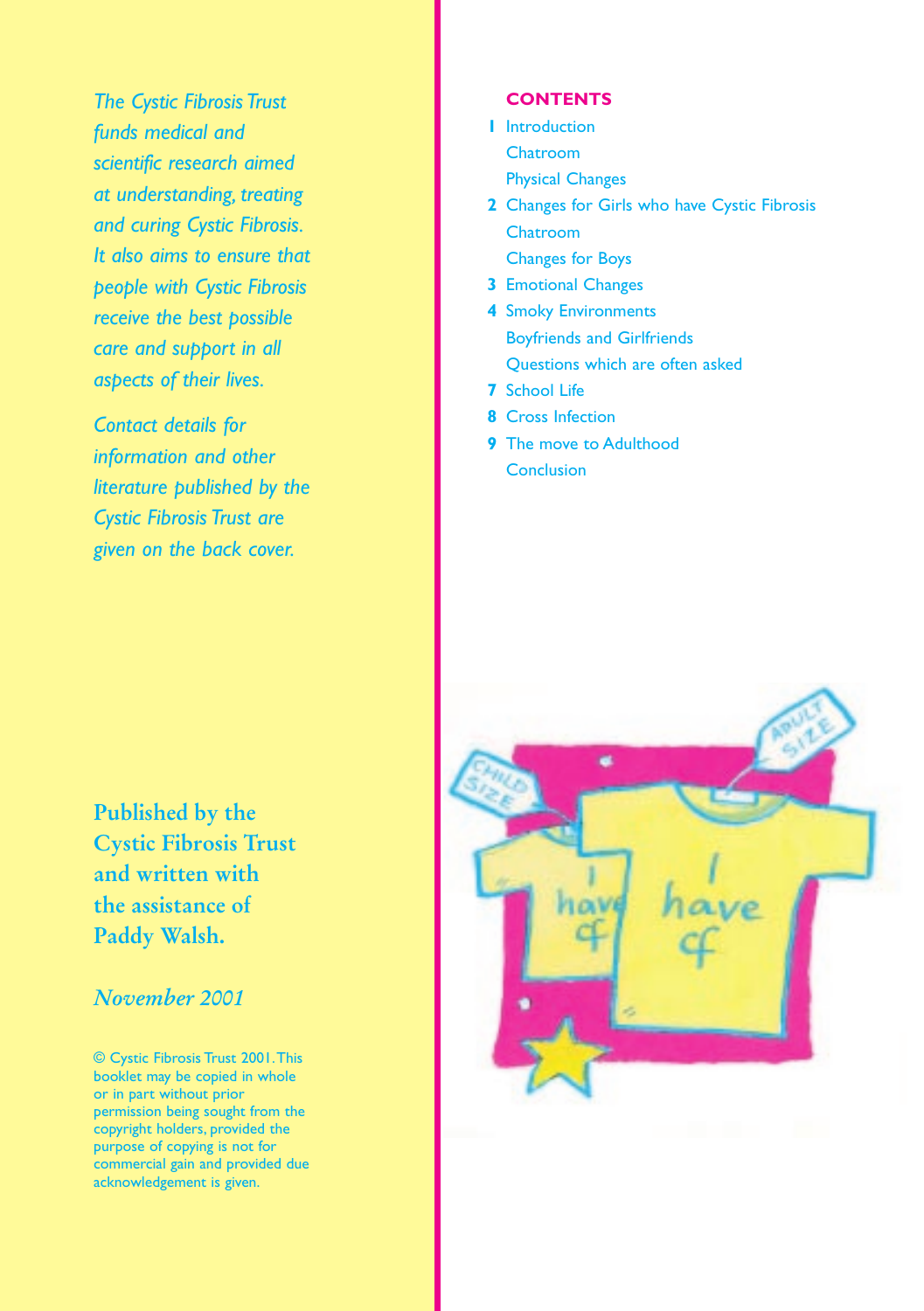This booklet is about you, and what it is like being a teenager with Cystic Fibrosis (CF).

Teenage years are a strange time for everyone. Suddenly, you may find yourself growing up really quickly, both physically and emotionally; or you may find that everyone else seems to be growing up and nothing is happening for you. This is the same for everybody, whether they have Cystic Fibrosis or not. This booklet hopes to show you the ways that having Cystic Fibrosis might make things more difficult or just different.

One of the most important things about teenage life is getting to know yourself better and becoming more of an individual. For you, this might mean thinking about your Cystic Fibrosis seriously for the first time. Your Cystic Fibrosis will not be the same as anybody else's, you may be mildly or severely affected. Teenage years are a time to take control of your own life and for you this might mean making your own mind up about the sort of life you want to lead.

This booklet should answer some of the questions you might have. If there is anything that this booklet does not cover, or there is something in it you do not understand, do not feel like you are out there on your own. Why not talk to a member of the team at your CF Clinic. There are also people at the Cystic Fibrosis Trust who would be happy to talk to you about anything you may be having trouble with. You can find a contact number on the back page.

#### **Chat Room**

If you would like to talk to others who have the same interests or concerns as you and you have access to the Internet, you can use **TALK** on the CF Trust's website – the address is on the back page of this booklet.

#### **Physical Changes**

Puberty can be unsettling and strange and a lot of people get paranoid if their friends seem to be growing up quicker than they are. This is often true of people who have Cystic Fibrosis, sometimes it can slow things down a bit. The thing to remember is that everyone goes through puberty sooner or later, so relax! Teenagers get a lot of stick for being lazy, but there is a perfectly good reason for it. Growing up can really take it out of you and so you will feel like sleeping for longer. (Remember to tell this to your parents when they are trying to kick you out of bed!).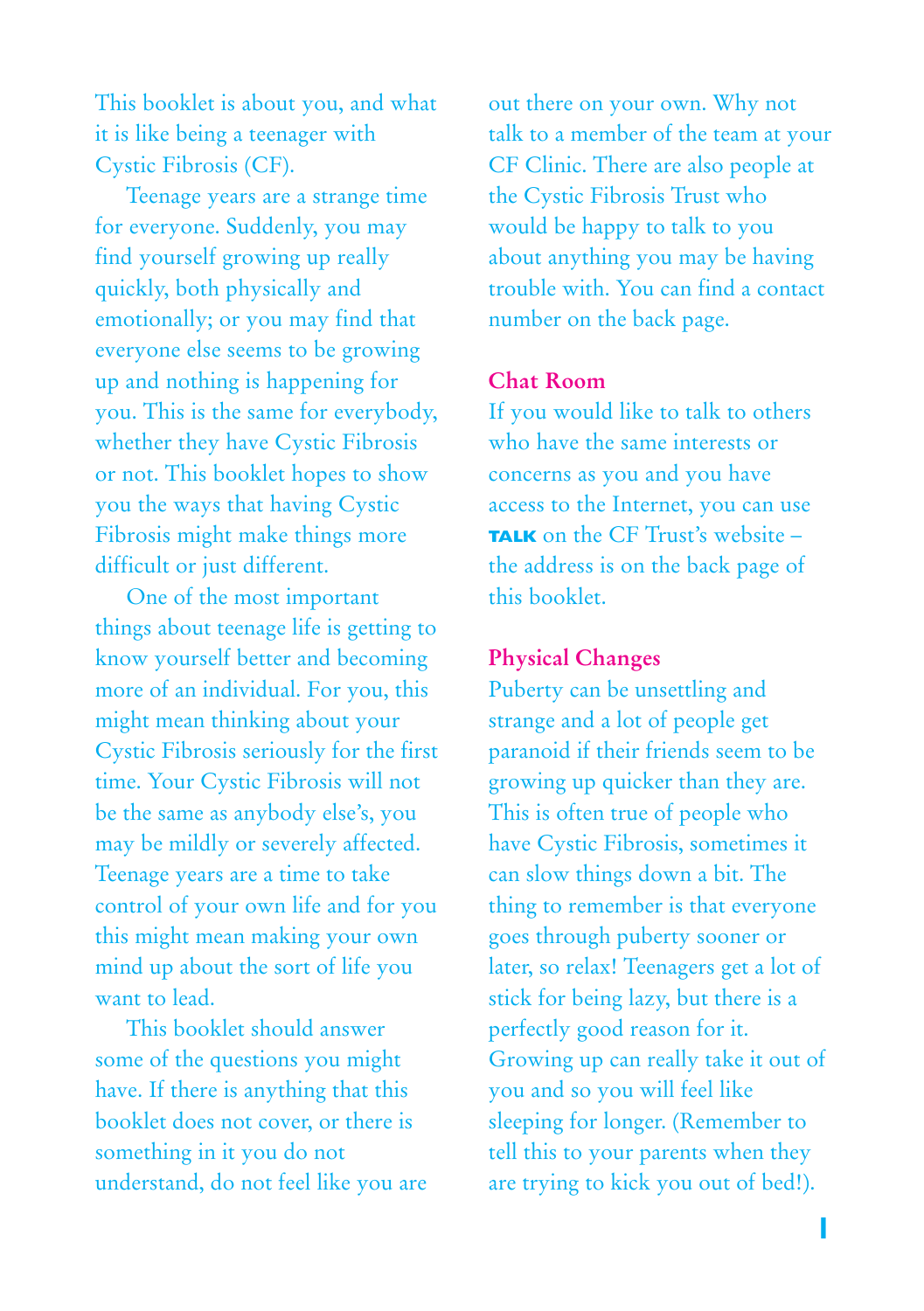These things are true of both boys and girls, but in some ways, puberty is very different for the two sexes.

# **Changes for Girls who have Cystic Fibrosis**

Some girls go through puberty from as early as 11 years old. Cystic Fibrosis might delay things for you, as your body may have to slow down to cope with all that is about to happen. This is particularly true if low weight or poor nutrition is a problem for you. If you get a lot of chest infections, this might happen to you as well.



The important thing to remember is that growing up is not a race. Do not worry if things seem slow, because sooner or later your body will start to change shape, slowly, but surely. As well as this your periods will start. They may be irregular to start off with and it might take a while before you get in to a monthly cycle. Do not let

this bother you, it is perfectly normal. Remember that puberty is a difficult time for everyone. It can be confusing and you might find some things embarrassing to talk about. The best thing to do is probably to talk to a friend. They might not know what it is like having Cystic Fibrosis, but they are growing up too and will understand how you feel.

## **Chat Room**

Don't forget **TALK** on the CF Trust's website – the address is on the back page of this booklet. Finding someone with similar interests or concerns can sometimes be a great help.

## **Changes for Boys**

Boys take a bit longer to mature physically than girls. Puberty normally starts at around twelve, but if you get a lot of chest infections or have trouble gaining weight, your body may delay puberty until you can cope with it. Sooner or later, you will be having growth spurts, your voice will be getting deeper and hair will be growing on your body. All of these things take up so much energy that your body just has to wait until it's ready. If you ever feel worried or embarrassed by something, try talking to someone you trust. You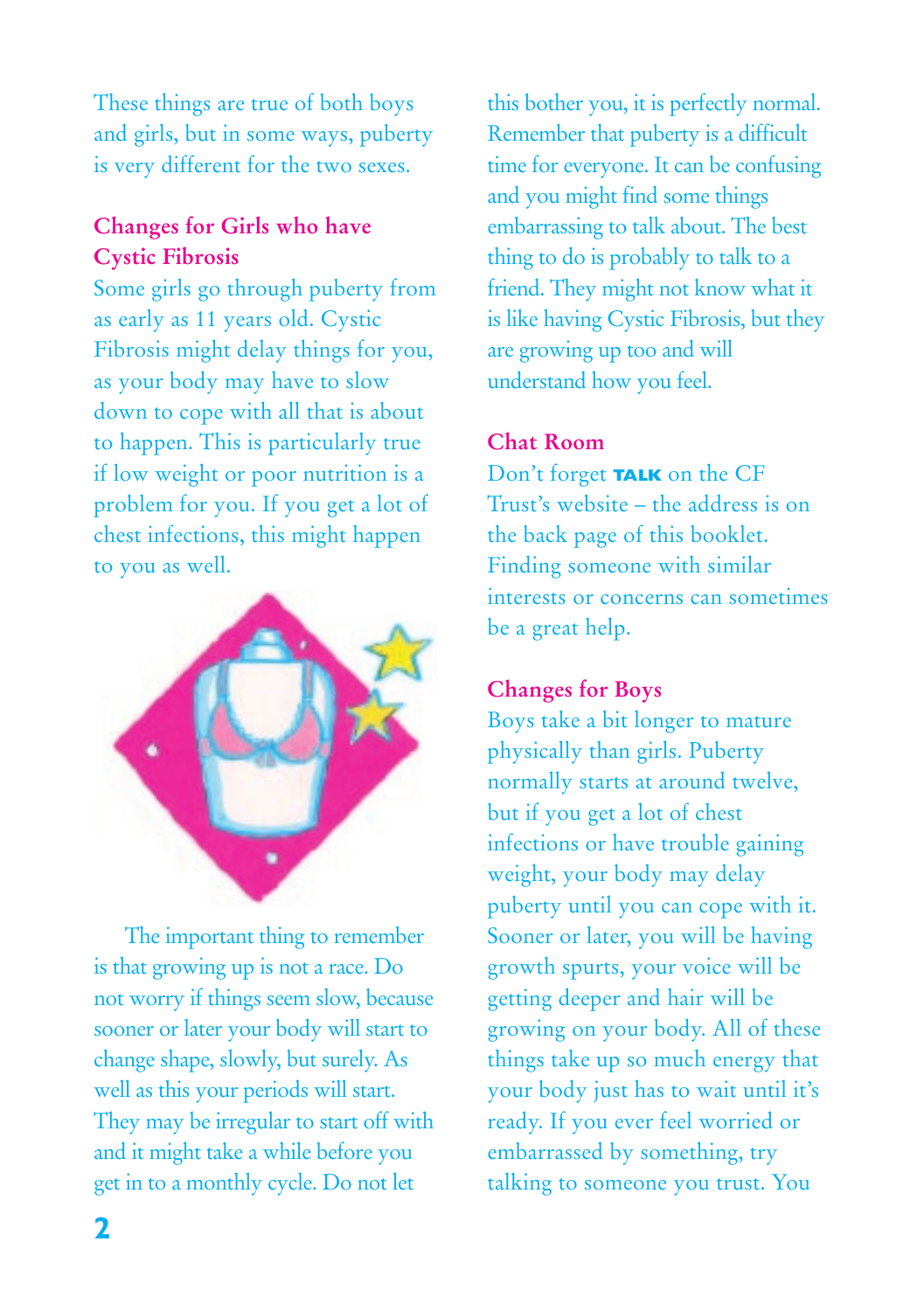may have found a friend via **TALK** on the CF Trust website who will lend a sympathetic ear. It is more than likely that they will know how you feel. A lot of the problems you might find with growing up will be the same for everyone else.

Some young men and women who have Cystic Fibrosis will have no problems at all at this stage, if they are well nourished and do not get too many chest infections. It all just



depends on how badly your Cystic Fibrosis affects you. Remember there are people who are happy to talk to you in confidence and there is a contact number at the back of this booklet.

**The main thing is just to relax. You will mature physically just like everybody else, even if it does take a bit longer to happen.**

#### **Emotional Changes**

Teenage life can be a bit of a mess at times, emotions run high and life can seem confusing and unfair. The most

important thing is not to let it get on top of you. You can feel on top of the world one



minute and angry and upset the next. This is the same for everybody, and you will probably notice it in your friends as much as yourself.

One important thing about teenage life is becoming an individual. It is not just your body that develops, your personality does too. Pretty soon you will want to be more independent and this might mean looking after yourself rather than being looked after by someone else. For people with Cystic Fibrosis, this might cause a few problems. When you were younger, your parents probably got used to being in charge of things like your physiotherapy, your drug regime and your diet. As you get older, you might want to sort these things out for yourself and in a way, your parents will miss looking after you.

Just remember that they are on your side and that they are only human! Some people like having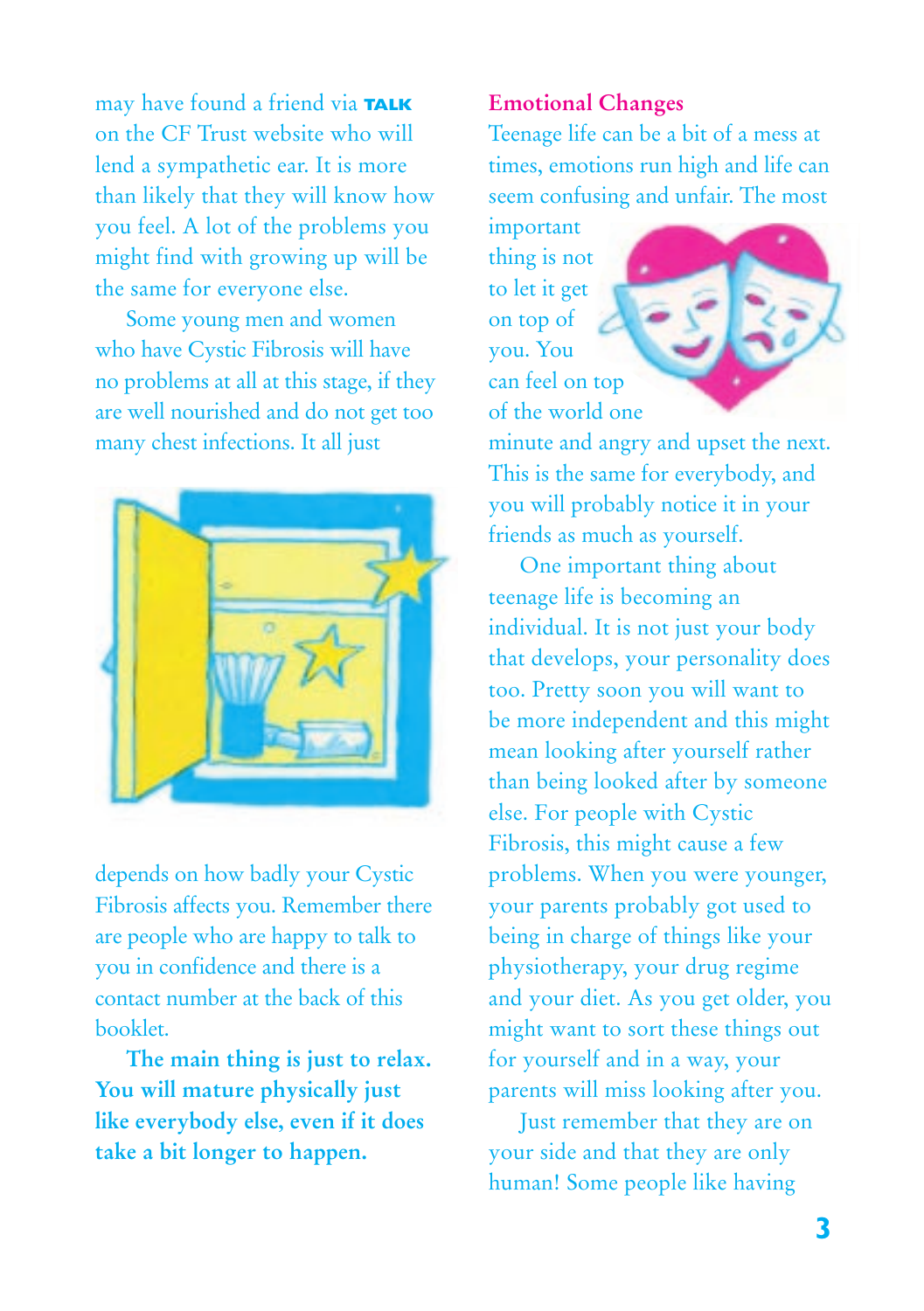their parents help them with their care at this stage whereas others would rather look out for themselves. At the end of the day, it is all up to you.

When you become a teenager, you start wanting to go out and socialise more. The problem is that your Cystic Fibrosis care takes up just as much time and effort and you might have a hard time fitting everything in. You might get frustrated with all the physiotherapy, nebuliser treatments and drugs you need to keep healthy. It is not easy balancing physical needs with emotional needs, but the best thing to do is organise a sort of timetable, that fits in with your social life, but will also keep you in good shape.



#### **Smoky Environments**

Smoky atmospheres are a public nuisance but they affect people with Cystic Fibrosis the most. Nowadays, more and more places have a no smoking policy because the dangers of passive smoking have been recognised. Always try and stay out of smoke-filled rooms and whatever you do don't take up smoking yourself.

## **Boyfriends and Girlfriends**

Going out with people can be a lot of fun, but most teenagers will tell

you that it makes life a lot more complicated as well! Having Cystic Fibrosis should not really make much



difference if you have found the right person, but you might find yourself asking some questions. At some point you might have to think about the same sort of things and you may have other questions too.

# **Questions which are often asked, and some answers are list below:-**

*Will anyone want to kiss me because I cough a lot?*

If you're attracted to someone and they are attracted to you, your coughing is not going to make any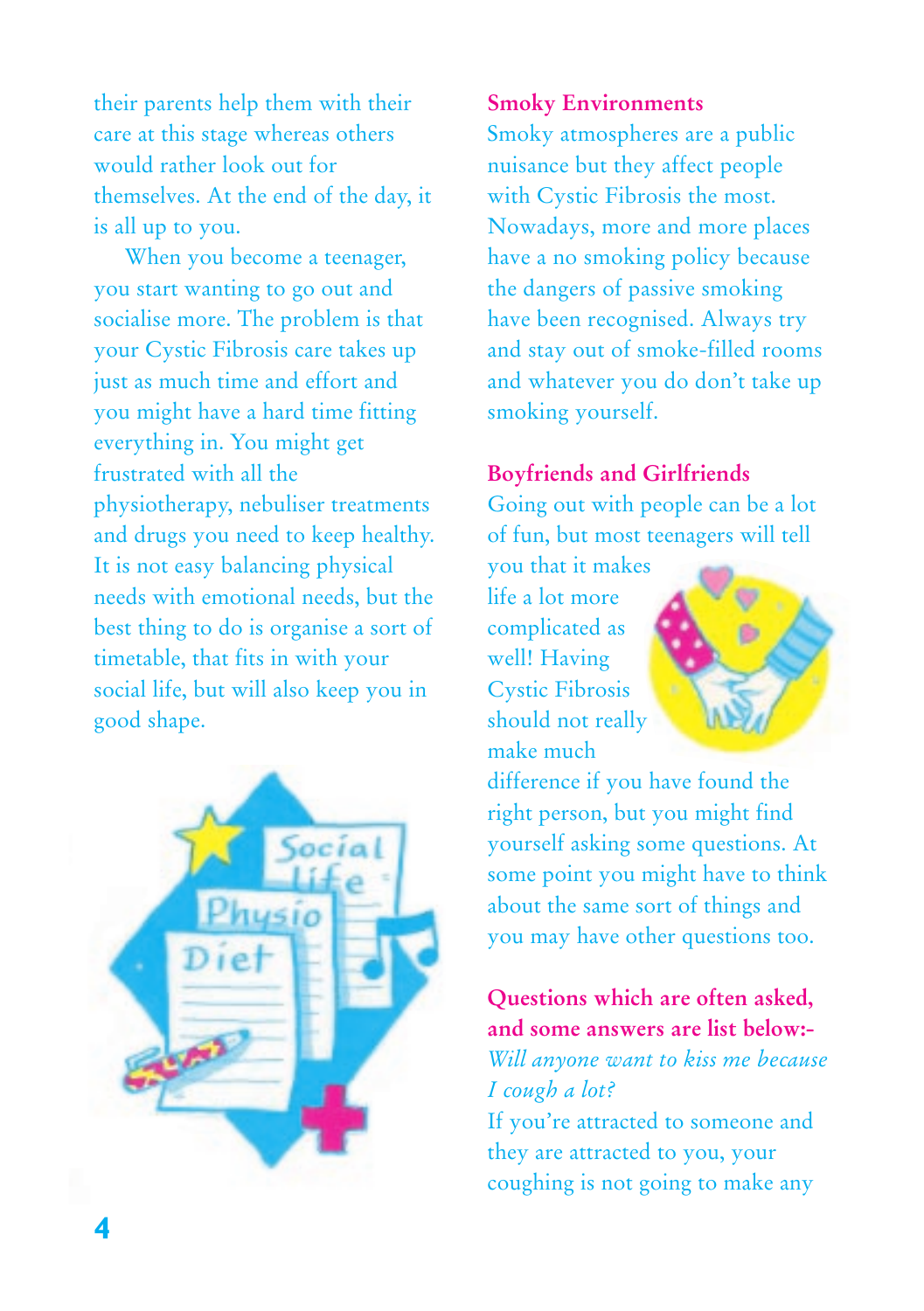difference. The best thing to do is just to be upfront and honest about it. Anyone, who is put off by something that is not your fault, is not really worth it anyway. The most important thing is just to try to be laid back and confident about yourself. The most snoggable people always are.

## *Should I tell my new partner that I have Cystic Fibrosis?*

This has to be your decision, but asking yourself some of these questions might make it easier to think about. How would I feel if they had Cystic Fibrosis and did not tell me? Is it really important to me that they know? Will it make things between us better or worse? Do I tell them everything at once, or break them in gently? What if they find out from someone else? How will I explain things like going

to hospitals for IVs?

*How will I feel if my relationship ends and I do not want it to?* Getting dumped is a horrible feeling that everyone has to put up with sooner or later and this is not any different for people with Cystic Fibrosis. Things are only different

for you if the relationship ends because your partner cannot cope with your Cystic Fibrosis. But it would be just as bad if they only stayed with you because you had Cystic Fibrosis, even though for other reasons they might wish to move on. Try to remember that anyone who can not accept you for who you are is not worth bothering with and that if it comes to an end, as many early relationships do, it probably has nothing to do with your Cystic Fibrosis. The best thing to do is just pick yourself up and move on.

*I can not understand my feelings at the moment, one minute I am so happy, then I can be crying over the slightest thing. Is this normal?* Yes, it is perfectly normal. Teenage years is a time of ups and downs for everybody, but this booklet is all about Teenagers with Cystic Fibrosis, so lets talk about how having CF might make you feel at this time. When you are having a good time of it, Cystic Fibrosis might be the last thing on your mind, and you can forget about even having it. At other times though, when life seems to be getting on top of you, you might ask, "Why me?" and really hate the fact that you have Cystic Fibrosis. Some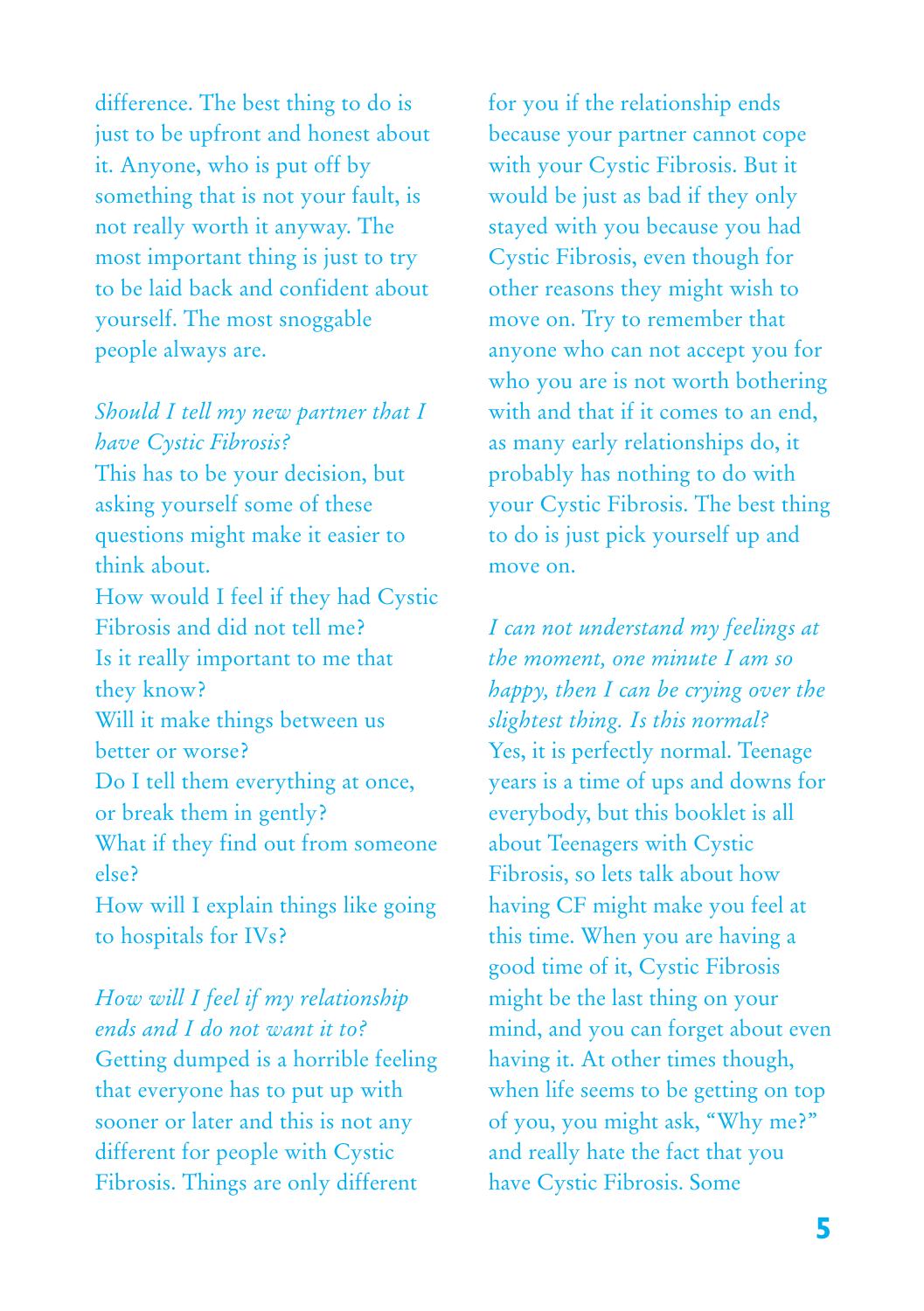teenagers with Cystic Fibrosis have started to think about how long they have to live and what the future will hold. This is perfectly natural; a lot of teenagers ask questions about their own mortality, particularly if they lose someone close to them. If you start thinking of your life in this way, do not bottle up your emotions. Talk about it with someone you trust and let them help you through it. Try to stay positive if you can; it makes life so much easier to deal with.

*It was hard when I moved to an adult hospital, because I met so many people who were very sick with Cystic Fibrosis. I recently found out that one of them has died, and I was really shaken up by it. I am very well and have Cystic Fibrosis; no one really talked to me about how bad it could get.* Just remember that Cystic Fibrosis affects everyone in different ways. There are some young people who are very sick because they have Cystic Fibrosis and there are a few that die because of it. On the other hand, there are plenty of adults with Cystic Fibrosis who have a full, useful and enjoyable life and treatments are improving all the time. Hopefully, knowing this should help you stay positive about your future. If you are

worried about your health and you do not know where you stand, have a word with one of your medical team. It is important that there is someone you can talk to about your fears, because having people there to support you can help a lot.

*I was in a biology class at school and we were doing genetic conditions and Cystic Fibrosis was a part of it. I was quite shocked to learn that Cystic Fibrosis can make young men infertile. Where can I find out more about this?*

Infertility is usually a problem for young men who have Cystic Fibrosis. It is a shame that so many people with Cystic Fibrosis do not find out about this sort of thing for so long; a lot of parents and even some doctors seem to find it very difficult to talk about. There is some good news however. The tubes that the sperm go down to leave the body to get to the egg gets blocked up with mucus, but there is nothing wrong with your sperm. This means that you could still have a baby with your future partner, using special medical techniques. Do not confuse infertility with impotence. Impotence is when you do not get an erection and cannot have sex. Men with Cystic Fibrosis do not have this problem! It is just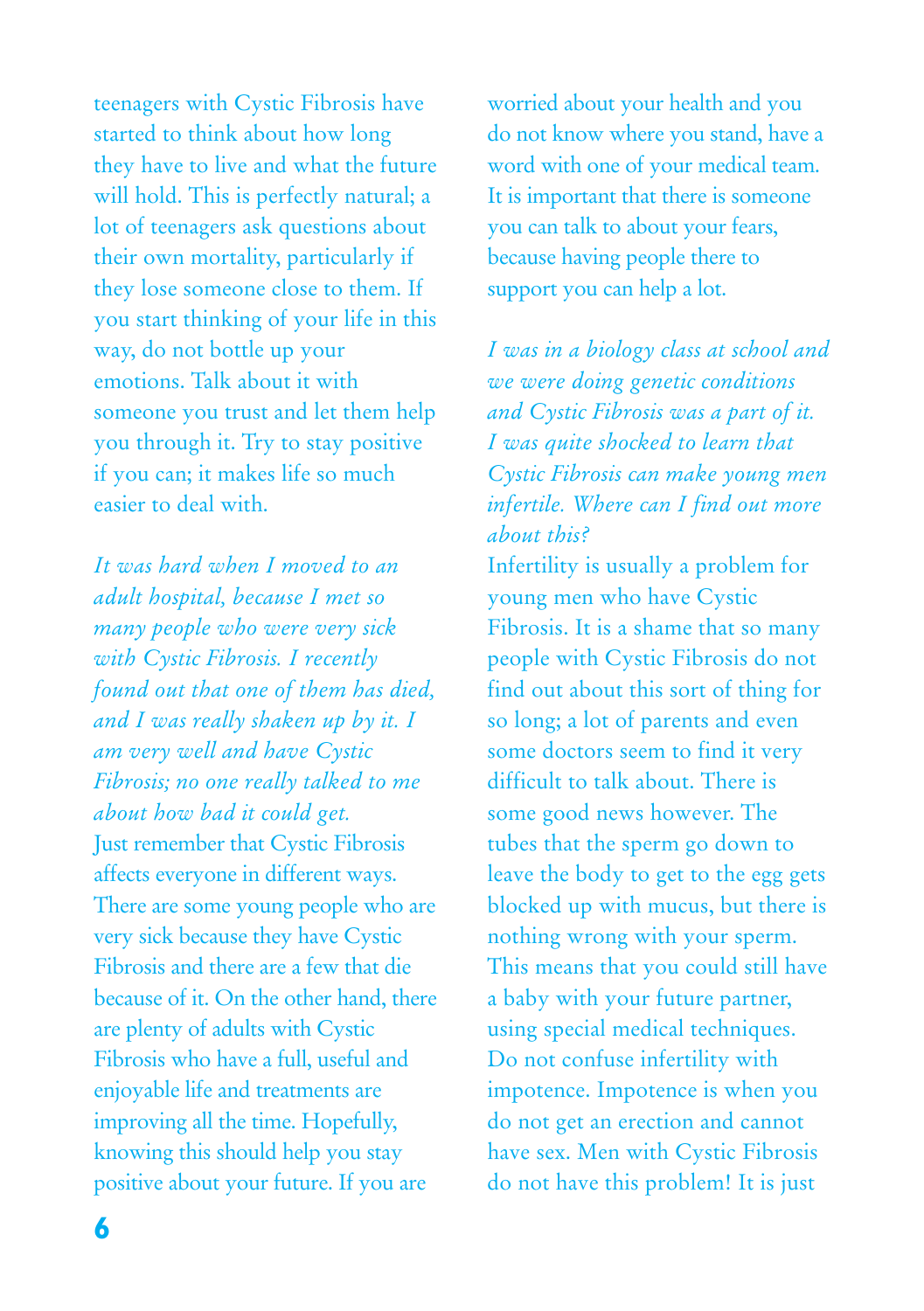that when you ejaculate, there are no sperm in the fluid.

Fertility can also be a problem for women with Cystic Fibrosis, if there is a thickening of the mucus around the cervix. Another thing to consider is a women's state of health at the time of considering having



the baby. It could be dangerous for both you and your baby if you are suffering from poor nutritional health or have very poor lung function. Do talk to your doctor or nurse, who will understand your longing for a child, but who will explain to you the risks that might be involved.

If you want to find out more about this issue, there are people at the Cystic Fibrosis Trust you can talk to. The telephone number is at the back of this booklet.

If you are in a sexual relationship with someone, or even if you want to be, make sure that you find out about contraception. Pregnancy is not the only risk of

having unprotected sex, there is also the risk of catching sexually transmitted diseases. Always make sure you use condoms properly.

### **School Life**

School life does not have to be a nightmare; it is up to you to make it as fun and rewarding as possible. You may find your Cystic Fibrosis causes a few additional problems. A lot will depend on how understanding your school and your friends are.

You will be expected to attend school until the age of 16 at least, and there is nothing to stop you going into the sixth form and then on to university or college. The Cystic Fibrosis Trust has available a *Further Education Pack* that might help you think about these options.

Having Cystic Fibrosis might mean that you miss a

lot of school because of poor health or hospital admissions. This might make your



school life seem like a struggle and you might find yourself behind with work at times. If the school knows about your problems, then you will get them on your side and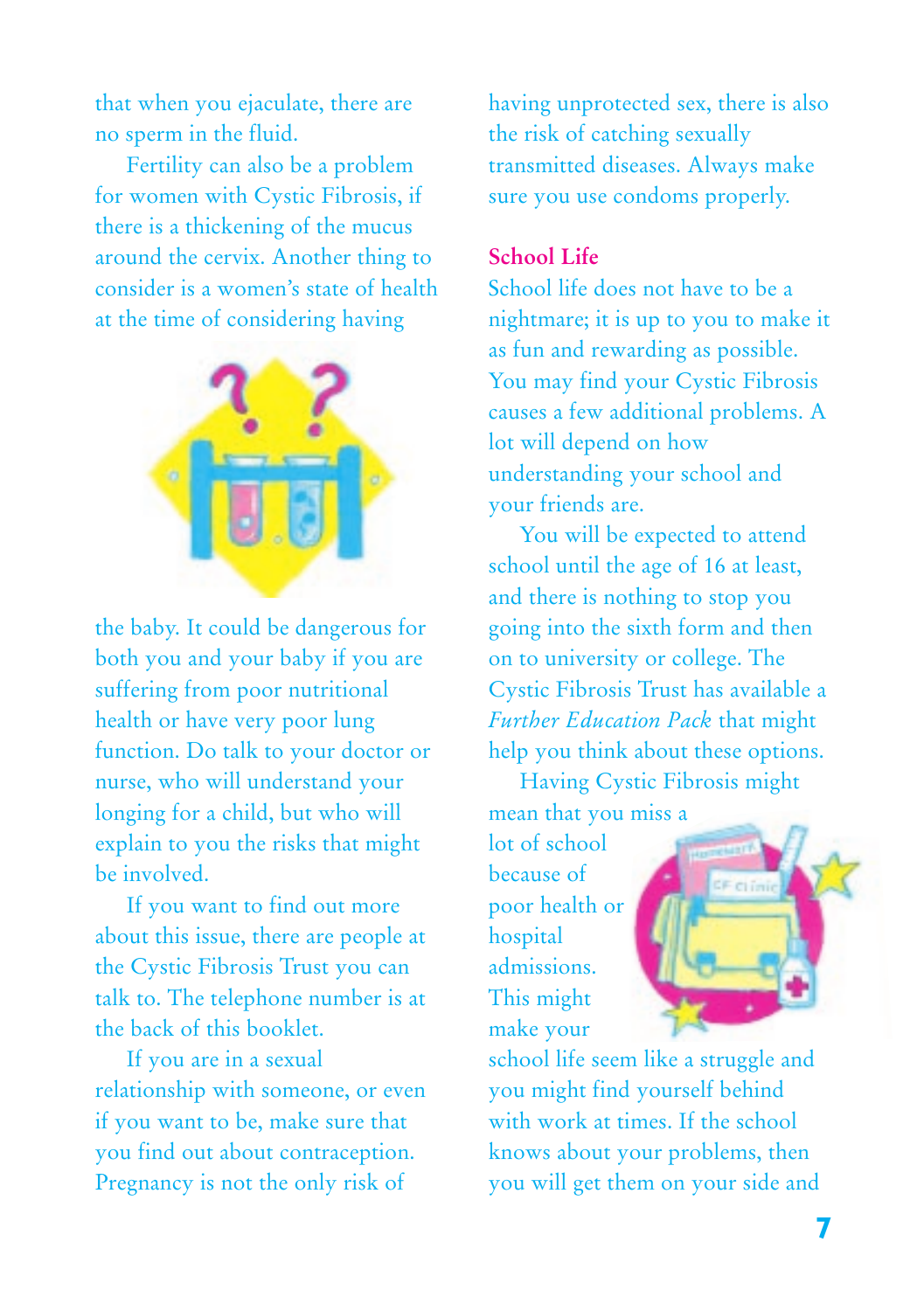it will make things a lot easier.

The Cystic Fibrosis Trust has produced a *Secondary School Pack* to help you let your school know how they can help you. In it there are contact sheets, which are personal to you, so you can explain to your teachers how having Cystic Fibrosis affects you in their lesson. Contact the Cystic Fibrosis Trust if you would like a copy. **You can get special consideration at exam time if you record your own absences from school.**

Some people with Cystic Fibrosis have talked about getting bullied, so it is worth saying something about it here. Some young people say they get called 'druggies' because they take so many pills with their meals. It is things like this that can really make life hard. Others do not understand how serious Cystic Fibrosis is and think you are exaggerating to get out of lessons or to attract attention.

If something like this happens to you, do not try to put up with it on your own; why should you? Just tell someone about it. No one likes a bully and getting them in trouble for it is the right thing to do.

## **Cross-infection**

Part of being a teenager is looking out for yourself and others; for you this means learning the facts about cross-infection. Find out what sort of bugs and bacteria you grow, like *Pseudomonas aeruginosa*, *Burkholderia cepacia* or *Staphylococcus aureus*. In hospital, you have to bear in mind that you might be carrying bacteria that could harm other people who have Cystic Fibrosis, and they could be carrying bacteria that could harm you. Here are some ways of making sure that this does not happen.

- When you are coughing, cover your mouth with your hand or a tissue. Politely ask other people to do the same.
- Do not share drinking bottles, cups or glasses.
- Do not kiss other people with Cystic Fibrosis, you could do each other more harm than good.

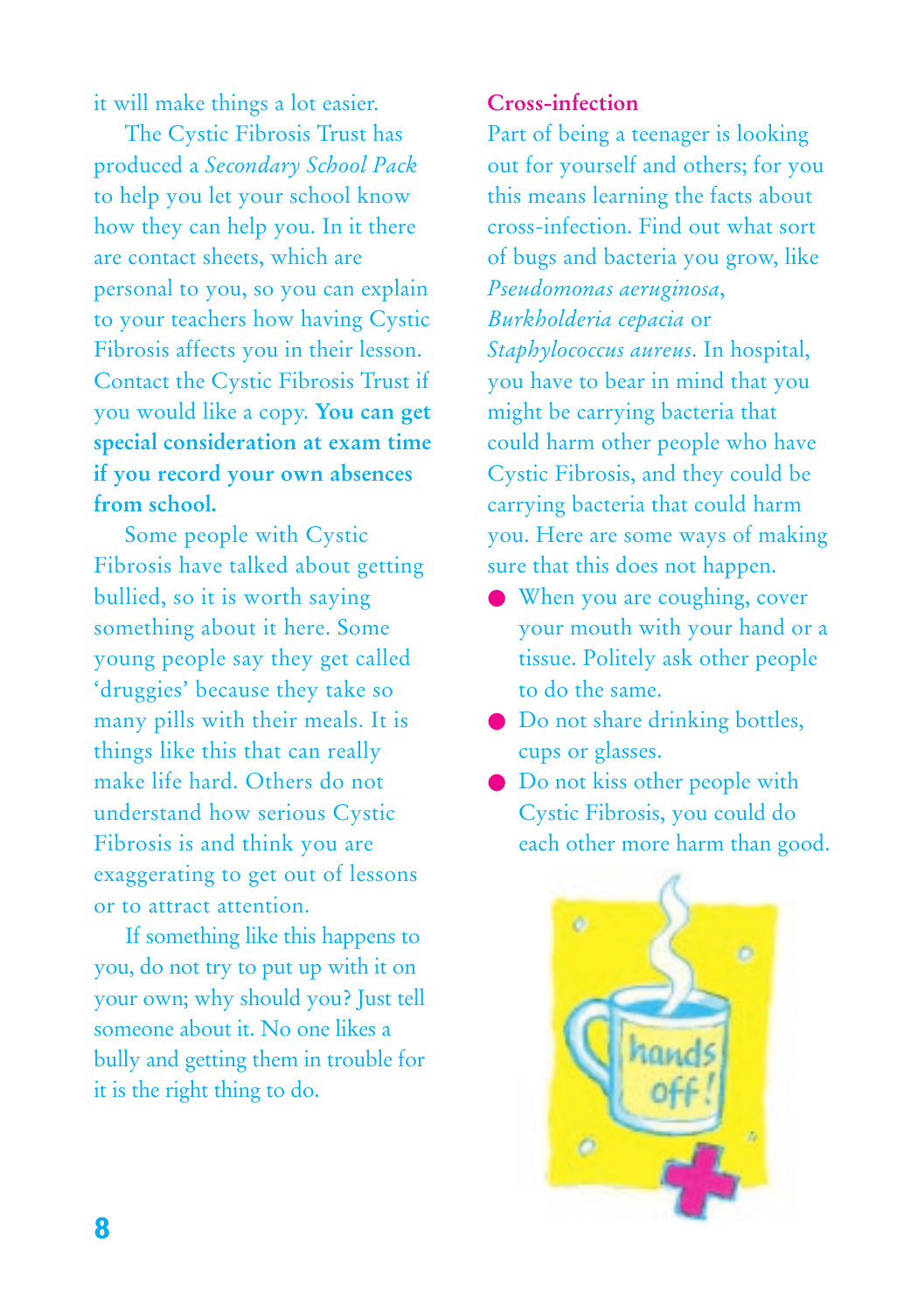Some people who have Cystic Fibrosis carry a bug called *Burkholderia cepacia*. They are advised not to mix with others who have Cystic Fibrosis and this does not make it any easier for them. You can talk to them on the telephone or, if you have access to the Internet, via **TALK** on the CF Trust website (see back cover). Make sure you treat them with respect and understanding, they do not deserve anything less.

### **The Move to Adulthood**

As you get older and move on from adolescence, you might want to find out more about things like housing, insurance, further education etc. The Cystic Fibrosis Trust has information packs about things like these that might help you out. The Cystic Fibrosis Trust also produces a magazine *CF Talk* for 16 to 25 year olds with CF who the Cystic Fibrosis Trust know about.

G

Another useful book is *After 16 – what's new?* If you would like a copy of this particular book please telephone The Family Fund Trust on 01904 550005.

**We hope this booklet has helped you out. Teenage life can be a bit of a strange time, but there is a lot of fun to be had as well. We also hope that now you realise you are not alone with your concerns and worries, and that you are not out there on your own. If you still have any unanswered questions, why not call us at the Cystic Fibrosis Trust and talk with us about it. Also, talk to other teenagers with Cystic Fibrosis on TALK on the CF Trust Website. There are people there that want to help you out with any problems you may be having, so give it a go.**

**Always remember that if you stay positive, life is yours for the taking. Do not try to ignore or deny the fact that you have Cystic Fibrosis, but do not let it stop you getting the most out of life. At the end of the day, it is up to you to find a balance between your social life and your physical care, so do not let yourself down.**